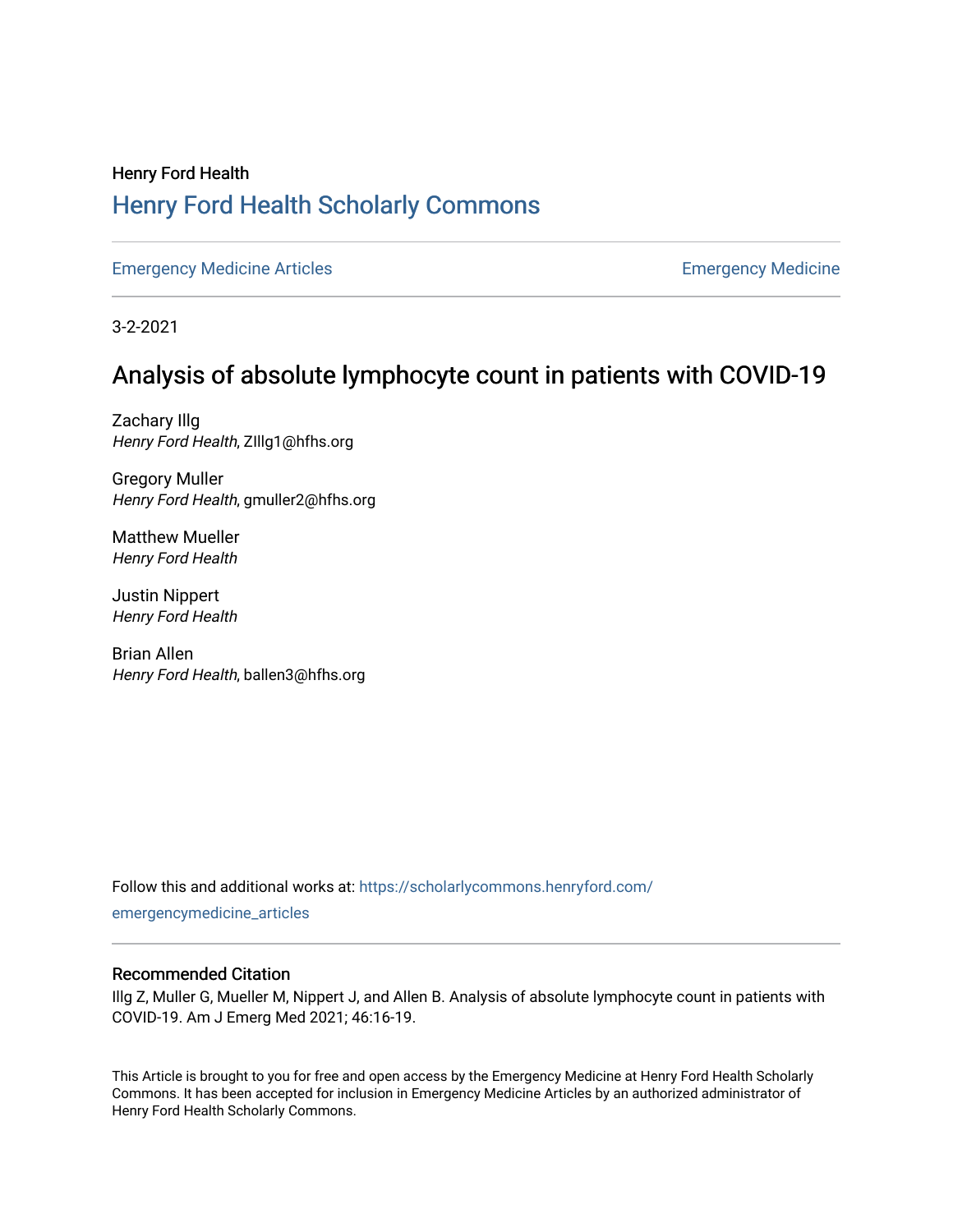Contents lists available at ScienceDirect



American Journal of Emergency Medicine

journal homepage: <www.elsevier.com/locate/ajem>

### Analysis of absolute lymphocyte count in patients with COVID-19

Zachary Illg, DO  $^\ast$ , Gregory Muller, DO, Matthew Mueller, DO, MPH  $^1$ , Justin Nippert, DO, Brian Allen, MD

Department of Emergency Medicine, Henry Ford Wyandotte Hospital, Wyandotte, MI, USA

#### article info abstract

Article history: Received 2 February 2021 Received in revised form 15 February 2021 Accepted 21 February 2021 Available online xxxx

Keywords: COVID-19 Coronavirus Absolute lymphocyte count Lymphopenia

Introduction: Symptoms of COVID-19 vary in severity and presentation. When admitting patients to the hospital, it is desirable to isolate patients with COVID-19 from those without the disease. However, reliably identifying patients with COVID-19 in the emergency department before hospital admission is often limited by the speed and availability of testing. Previous studies determined a low lymphocyte count is commonly found in patients with COVID-19. We sought to explore the sensitivity of absolute lymphocyte count in patients presenting to the emergency department requiring subsequent hospitalization who were found to have COVID-19.

Methods: A retrospective chart review was performed on 312 patients with laboratory-confirmed COVID-19 who were admitted to the hospital from the emergency department. The absolute lymphocyte count for these patients was used to calculate sensitivities at various cut-off values. The relationships between absolute lymphocyte count and variables, including age, sex, need for intubation, and mortality, were also explored.

Results: Cut-off values for absolute lymphocyte count ranged from 1.1 K/uL to 2.0 K/uL, with sensitivities of 72% and 94%, respectively. Additionally, lower mean absolute lymphocyte counts were identified in males, patients who required intubation, and patients who died.

Conclusion: Knowing the sensitivity of absolute lymphocyte count in patients with COVID-19 may help identify patients who are unlikely to have the disease. Additionally, absolute lymphocyte count can be used as a marker of disease severity in patients with COVID-19.

© 2021 Elsevier Inc. All rights reserved.

### 1. Introduction

Severe acute respiratory syndrome coronavirus 2 (SARS-CoV-2) is a novel virus that causes coronavirus disease (COVID-19) [\[1\]](#page-4-0). Symptoms of COVID-19 vary in severity and presentation, and many patients with COVID-19 may be asymptomatic or have only mild symptoms [[2](#page-4-0)]. When admitting patients to the hospital, it is desirable to isolate patients with COVID-19 from those without the disease. However, reliably identifying patients with COVID-19 in the emergency department (ED) before hospital admission is often limited by the speed and availability of SARS-CoV-2 testing.

Current research suggests that lymphopenia, defined as a low lymphocyte count, is commonly present in patients with COVID-19 [[3](#page-4-0),[4\]](#page-4-0).

E-mail address: [zillg1@hfhs.org](mailto:zillg1@hfhs.org) (Z. Illg).

There is also evidence that the degree of lymphopenia correlates with illness severity in patients with COVID-19 [\[5-7\]](#page-4-0). The converse may also be true; those without lymphopenia may be unlikely to have COVID-19, but currently, there is a paucity of data to support this.

Turn-around-time for absolute lymphocyte count (ALC) is much quicker than SARS-CoV-2 testing, with results obtained while the patient is in the ED. We explore the relationship between lymphopenia and COVID-19 in patients who present to the ED and require hospitalization.

#### 2. Methods

#### 2.1. Design

A retrospective chart review was performed to assess the relationship between ALC and infection from SARS-CoV-2 in patients with laboratory-confirmed COVID-19 who were admitted to the hospital from the ED. We hypothesized that in patients presenting to the ED requiring subsequent hospitalization, ALC cut-off values could be used to help physicians identify patients who are unlikely to have COVID-19. ALC and secondary variables, including age, sex, need for intubation (either in the ED or during hospitalization), and mortality, were of interest



Abbreviations: SARS-CoV-2, severe acute respiratory syndrome coronavirus 2; COVID-19, coronavirus disease; ED, emergency department; ALC, absolute lymphocyte count; RT-PCR, reverse transcription-polymerase chain reaction; CBC, complete blood count; WBC, white blood count; CDC, Centers for Disease Control and Prevention; AGPs, aerosolgenerating procedures.

<sup>⁎</sup> Corresponding author at: Henry Ford Wyandotte Hospital, Department of Emergency Medicine, 2333 Biddle Avenue, Wyandotte, MI 48192, USA.

<sup>1</sup> Present address: Department of Anesthesiology, Division of Critical Care, University of California, San Diego, San Diego, CA, USA.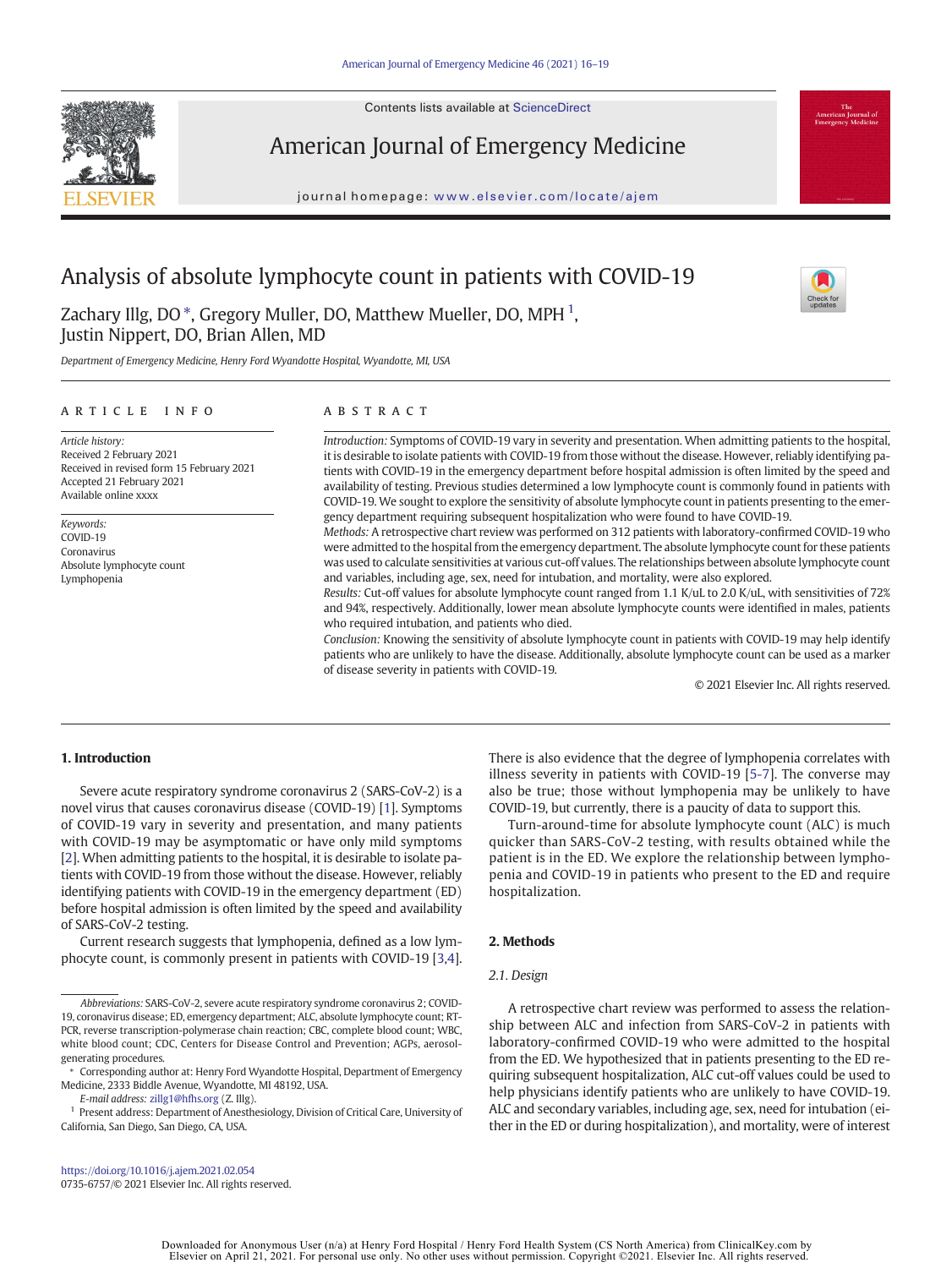<span id="page-2-0"></span>to the authors. The need for intubation and death were used to qualify disease severity.

The study received approval by the authors' Institutional Review Board before data collection or analysis. The authors performed all data abstraction, and an initial meeting was held between authors to ensure consistent and accurate data collection methods and documentation. Additional meetings were held as-needed to resolve any questions regarding data collection.

#### 2.2. Setting

This study took place at Henry Ford Wyandotte Hospital (HFWH), a 360-bed community-based teaching hospital located in the Detroit Metropolitan area whose ED receives approximately 60,000 visits a year.

#### 2.3. Sample

The sample population consisted of adult patients who presented to the HFWH ED between March 20, 2020, and May 5, 2020, required hospital admission and had a positive SARS-CoV-2 reverse transcriptionpolymerase chain reaction (RT-PCR) result. A positive SARS-CoV-2 RT-PCR result was found either in the ED or during hospitalization. Inclusion criteria included patients aged ≥18 years, hospital admission, COVID-19 as confirmed by SARS-CoV-2 RT-PCR, and a complete blood count (CBC) with ALC obtained in the ED or during hospitalization. Exclusion criteria included patients aged <18 years, discharged from the ED, negative SARS-CoV-2 RT-PCR testing, and no ALC obtained during ED encounter or hospitalization duration. A total of 312 patients were eligible for inclusion in our study based on inclusion criteria. One patient was excluded from data analysis due to a pre-existing diagnosis of chronic lymphocytic leukemia with an ALC of 72.16 K/uL. As such, 311 patients were included for data analysis.

#### 2.4. Data Collection & Measurement

Blood samples for laboratory evaluation were collected at the patient's bedside by ED nurses or physicians while in the ED. Only data from the first blood draw that included ALC was included in our analysis. All patients in our study had a CBC with ALC drawn in the ED; thus, no blood samples acquired upon hospitalization were used in our analysis. CBC samples were assessed by the HFWH laboratory on a UniCel DxH 800 Coulter Cellular Analysis System. The white blood cell (WBC) count was derived using the Coulter Principle. The ALC was then derived from the sample's calculated lymphocyte percentage and WBC count and was expressed in microliters (uL).

| <b>Table 1</b>                      |  |
|-------------------------------------|--|
| Comparing absolute lymphocyte count |  |

Sample testing for SARS-CoV-2 was similarly acquired by an ED nurse or physician during a patient's ED encounter using a nasal or nasopharyngeal swab. Samples obtained from March 15, 2020, through March 26, 2020, were analyzed using the Centers for Disease Control and Prevention (CDC) RT-PCR assay on a Roche LC480 thermocycler at Henry Ford Hospital in Detroit, Michigan. From March 27, 2020, through the end of the study period, the RT-PCR assay was analyzed on a NeumoDx, Diasorin Simplexa, or Cephelid GenXpert automated RT-PCR platform. The results from all samples were expressed as either positive or negative. A positive result was defined by the expression of one of two genetic targets on the SARS-CoV-2 genome in quantity greater than the predetermined fluorescence threshold.

#### 2.5. Data analysis

The primary outcome of interest was the ALC of patients who required hospitalization during our study period, as we hypothesized that ALC could be used to help physicians identify patients who are unlikely to have COVID-19. The secondary outcome of interest was the relationship, if any, between ALC and disease severity in patients who required hospitalization. ALC was compared for all variables using Kruskal-Wallis tests with mean, standard deviation, median, and interquartile range presented. Pearson's correlation coefficient was computed to assess the association between age and ALC. The need for intubation and death were used to qualify disease severity. Sensitivity and the corresponding 95% confidence intervals were determined at different cut-off values.

In addition to assessing ALC as a continuous measure, patients were divided into groups based on the normal range for ALC (1.10–4.00 K/ uL). There were two patients with an ALC above the normal range; therefore, patients in the normal range and above normal range were grouped. All variables were compared between the normal/above normal ALC values and the below normal ALC values using t-tests for age and chi-square tests for categorical covariates. For categorical variables, the number and percentages were presented. For quantitative variables, the mean and standard deviation were presented. The testing level for

| Table 2 |                                  |
|---------|----------------------------------|
|         | ALC sensitivity at cutoff values |

| ALC cutoff    |     | Sensitivity 95% lower confidence limit 95% upper confidence limit |     |
|---------------|-----|-------------------------------------------------------------------|-----|
| $1.1$ (K/uL)  | 72% | 67%                                                               | 77% |
| $1.25$ (K/uL) | 78% | 73%                                                               | 82% |
| $1.5$ (K/uL)  | 85% | 81%                                                               | 89% |
| $2.0$ (K/uL)  | 94% | 91%                                                               | 96% |

| Variable  | Level                       | Absolute lymphocyte count (K/uL) |            |                 |                        |
|-----------|-----------------------------|----------------------------------|------------|-----------------|------------------------|
|           |                             | N                                | Mean (SD)  | Median (IQR)    | Kruskal-Wallis P-value |
| Sex       | Female                      | 164                              | 1.06(0.71) | 0.80(0.6, 1.3)  | 0.041                  |
|           | Male                        | 147                              | 0.90(0.62) | 0.80(0.5, 1.1)  |                        |
| Intubated | No                          | 228                              | 1.01(0.66) | 0.80(0.6, 1.2)  | 0.048                  |
|           | Yes                         | 83                               | 0.91(0.72) | 0.80(0.4, 1.1)  |                        |
| Died      | No                          | 226                              | 1.01(0.66) | 0.80(0.6, 1.2)  | 0.047                  |
|           | Yes                         | 85                               | 0.91(0.72) | 0.76(0.5, 1.02) |                        |
| Severity  | Death with Intubation       | 51                               | 0.96(0.83) | 0.76(0.4, 1.1)  | 0.093                  |
|           | Death without Intubation    | 34                               | 0.85(0.51) | 0.75(0.5, 1.0)  |                        |
|           | Intubation without death    | 32                               | 0.83(0.50) | 0.80(0.5, 1.1)  |                        |
|           | Neither death or intubation | 194                              | 1.04(0.67) | 0.80(0.6, 1.3)  |                        |
| Age group | $50$                        | 47                               | 1.08(0.63) | 1.00(0.7, 1.3)  | 0.145                  |
|           | $50 - 59$                   | 49                               | 0.92(0.50) | 0.80(0.5, 1.2)  |                        |
|           | $60 - 69$                   | 70                               | 0.89(0.67) | 0.70(0.5, 1.0)  |                        |
|           | $70 - 79$                   | 59                               | 0.90(0.53) | 0.80(0.5, 1.3)  |                        |
|           | $80+$                       | 86                               | 1.11(0.84) | 0.80(0.6, 1.2)  |                        |

Downloaded for Anonymous User (n/a) at Henry Ford Hospital / Henry Ford Health System (CS North America) from ClinicalKey.com by Elsevier on April 21, 2021. For personal use only. No other uses without permission. Copyright ©2021. Elsevier Inc. All rights reserved.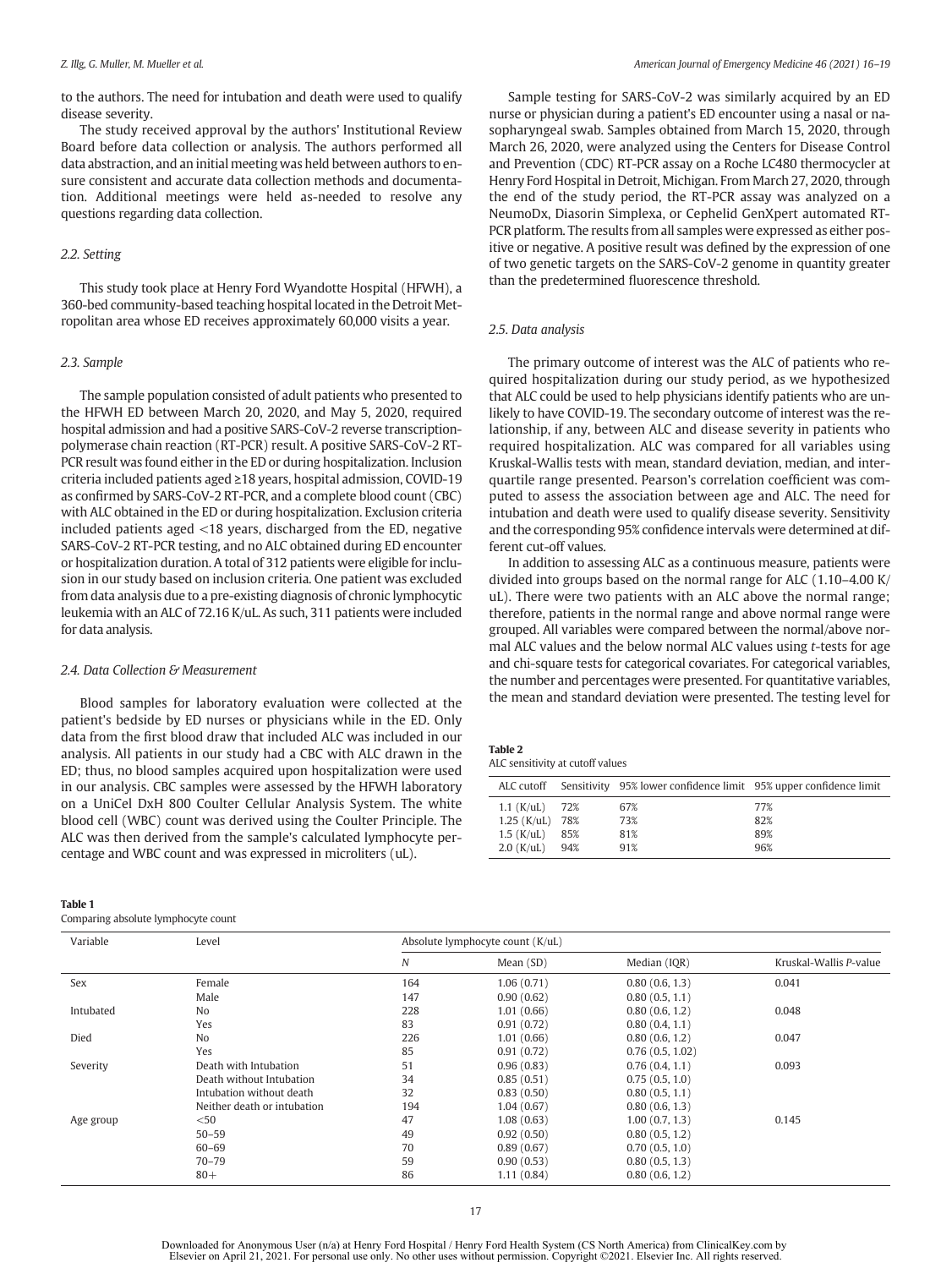#### Table 3

Comparing grouped absolute lympocyte count

| Covariate | <b>Statistics</b> | Level                       | Below normal ALC $N = 210$ | Normal/above normal ALC $N = 101$ | $P$ -value <sup>a</sup> |
|-----------|-------------------|-----------------------------|----------------------------|-----------------------------------|-------------------------|
| Sex       | $N$ (Col %)       | Female                      | 105(50)                    | 59 (58.42)                        | 0.164                   |
|           | $N$ (Col %)       | Male                        | 105(50)                    | 42 (41.58)                        |                         |
| Age       | N                 |                             | 210                        | 101                               | 0.131                   |
|           | Mean (SD)         |                             | 68.08 (15.86)              | 64.99 (18.71)                     |                         |
| Intubated | $N$ (Col %)       | N <sub>0</sub>              | 150 (71.43)                | 78 (77.23)                        | 0.279                   |
|           | $N$ (Col %)       | Yes                         | 60 (28.57)                 | 23 (22.77)                        |                         |
| Died      | $N$ (Col %)       | N <sub>o</sub>              | 146 (69.52)                | 80 (79.21)                        | 0.073                   |
|           | $N$ (Col %)       | Yes                         | 64 (30.48)                 | 21 (20.79)                        |                         |
| Severity  | $N$ (Col %)       | Death with Intubation       | 38(18.1)                   | 13 (12.87)                        | 0.315                   |
|           | $N$ (Col %)       | Death without Intubation    | 26 (12.38)                 | 8(7.92)                           |                         |
|           | $N$ (Col %)       | Intubation without Death    | 22 (10.48)                 | 10(9.9)                           |                         |
|           | $N$ (Col %)       | Neither Death or Intubation | 124 (59.05)                | 70 (69.31)                        |                         |
|           |                   |                             |                            |                                   |                         |

 $a$  The p-value is calculated by t-test for age and chi-square test for categorical covariates.

all comparisons was 0.05. All analyses were performed using SAS 9.4 (SAS Institute Inc., Cary, NC, USA).

#### 3. Results

A total of 311 patients with COVID-19, as confirmed by SARS-CoV-2 RT-PCR, were included in the data analysis. Patient ages ranged from 18 to 97 years, with the mean age being 67.1 years ( $SD = 16.9$ ). Breakdown of the variables analyzed were as follows: 147 (47.3%) patients were male, 83 (26.7%) patients were intubated, 85 (27.3%) patients died, 51 (16.4%) patients died while intubated, 34 (10.9%) patients died without intubation, 32 (10.3%) patients required intubation and survived, and 194 (62.4%) patients survived without intubation.

Additionally, 2 (0.6%) patients had ALC values above the normal range, 99 (31.8%) patients had ALC values within the normal range, and 210 (67.5%) patients had ALC values below the normal range. The normal range used for ALC was 1.10–4.00 K/uL, as this was the range used by the HFWH laboratory for reporting normal versus abnormal results. The mean ALC of patients in our study was  $0.99$  K/uL (SD = 0.67), while the median ALC was 0.80 K/uL ( $IQR = 0.6, 1.2$ ).

ALC values were compared among the various subgroups analyzed ([Table 1](#page-2-0)). Male patients had a lower ALC than female patients, with means of 0.90 K/uL and 1.06 K/uL, respectively ( $p = 0.041$ ). Patients who required intubation had a lower ALC (0.91 K/uL) than those who did not (1.01 K/uL) ( $p = 0.048$ ). Patients who died had a lower ALC (0.91 K/uL) than those who survived (1.01 K/uL) ( $p = 0.047$ ). The correlation between age and ALC was not statistically significant  $(p = 0.850)$ . There were no significant differences in ALC based on the combination of intubations and death ( $p = 0.093$ ) and age groups  $(p = 0.145)$ .

The sensitivity of ALC in our patient population was assessed using different cut-off values, as outlined in [Table 2.](#page-2-0) Cut-off values ranged from 1.1 K/uL to 2.0 K/uL, with sensitivities of 72% and 94%, respectively.

Lastly, no significant differences were appreciated between the below normal ALC group and the normal/above normal ALC group for any of the variables in Table 3, including sex, age, need for intubation, or death.

#### 4. Discussion

Availability and turn-around-time for SARS-CoV-2 PCR testing remain the rate-limiting step in diagnosing COVID-19 in many hospitals and health systems. Our study identified ALC cut-off values with corresponding sensitivities that may be used as a surrogate marker to help identify patients who are unlikely to have COVID-19 upon hospital admission and allow for rapid cohorting of patients.

Current CDC recommendations advise, if possible, avoiding aerosolgenerating procedures (AGPs) in patients with COVID-19 as these procedures may increase the risk of viral transmission [\[8\]](#page-4-0). AGPs commonly

performed in the ED include non-invasive positive pressure ventilation, endotracheal intubation, airway suctioning, high-flow oxygen delivery, and nebulized medication administration. Knowing the sensitivity of ALC in patients with COVID-19 may help physicians identify patients who are unlikely to have the disease, allowing patients who benefit from AGPs to receive timely treatment in the ED without exposing nurses, physicians, and respiratory therapists to infectious pathogens. Furthermore, expeditious cohorting of patients unlikely to have COVID-19 allows for the early removal of isolation precautions, reducing hospital costs and resource utilization through diminished personal protective equipment use.

Our data also demonstrates the degree of lymphopenia correlates with COVID-19 severity, specifically, the need for intubation and death. As such, ALC may serve as a prognostic indicator in patients with COVID-19, allowing physicians to pursue more aggressive treatment regimens in patients at risk for severe disease.

### 4.1. Limitations

All patients requiring admission to HFWH during the study dates underwent SARS-CoV-2 RT-PCR testing, regardless of symptoms or reason for hospital admission. Cases of a positive SARS-CoV-2 RT-PCR result after resolution of COVID-19 have been reported [[9](#page-4-0)]. As such, patients included in our study might have had a positive SARS-CoV-2 RT-PCR without active COVID-19 and required admission for an alternate reason (i.e., acute surgical issue), resulting in the inclusion of patients without active COVID-19 in our study.

Our study only included patients who required hospital admission. It did not include patients who were discharged from the ED with confirmed or suspected COVID-19. As such, further studies should be conducted to determine if the ALC cut-off values found in our study extend to this population.

There are a multitude of variables and disease processes that lead to lymphopenia. These include bacterial and fungal sepsis, corticosteroid use, chemotherapy and radiation therapy, and trauma [[10\]](#page-4-0). Patients in our study may have had factors independent of COVID-19 that contributed to a decreased ALC.

Our study was designed to assess the sensitivity of ALC in patients with COVID-19. As such, only patients with COVID-19 were included in our study. Additional studies are needed to determine the specificity and positive and negative predictive values of ALC as it relates to COVID-19.

#### 5. Conclusion

Knowing the sensitivity of ALC in patients with COVID-19 may help identify patients who are unlikely to have the disease upon hospital admission, allowing for rapid cohorting of patients and safe utilization of